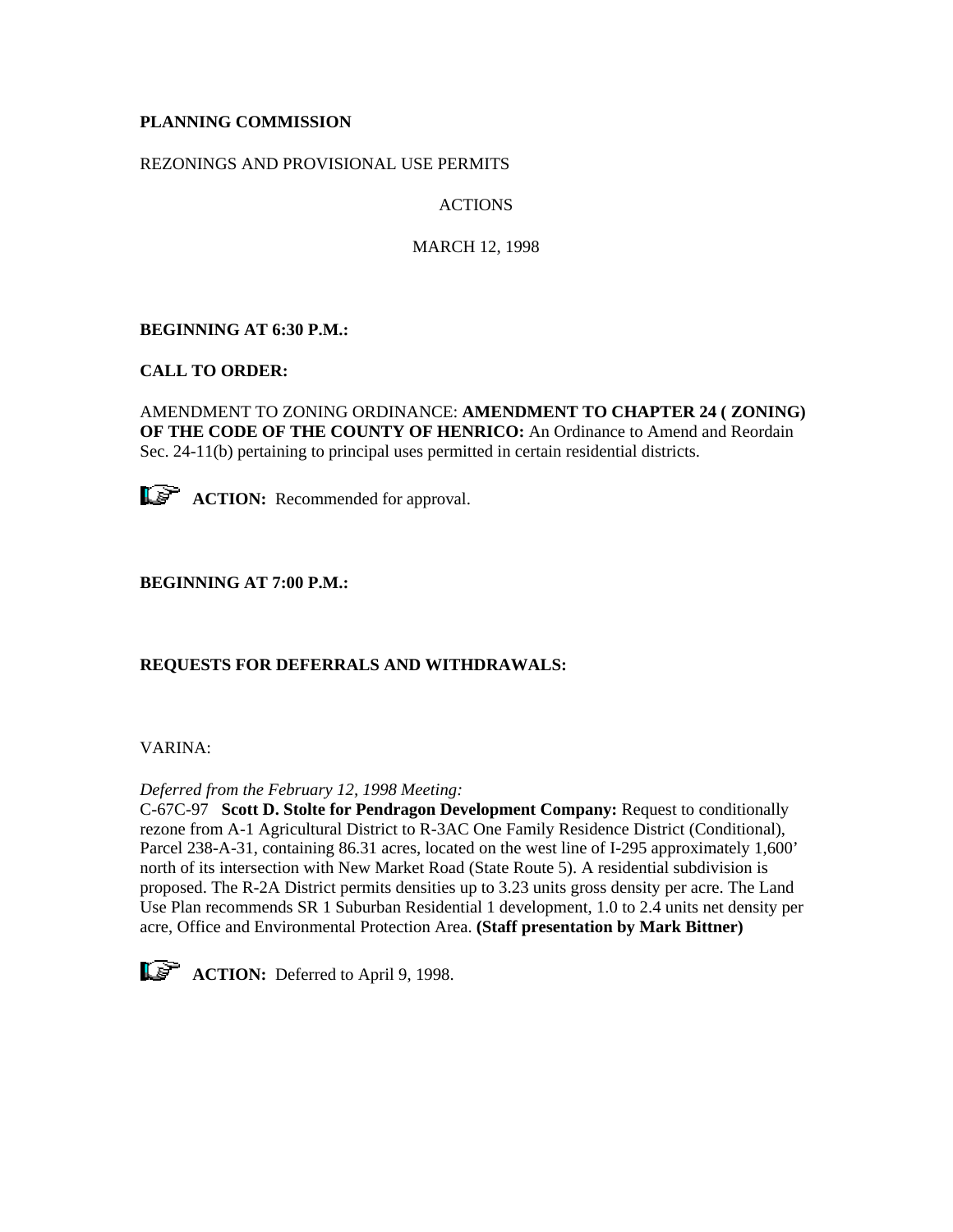#### *Deferred from the February 12, 1998 Meeting:*

C-11C-98 **Henry L. Wilton for Wilton Development Corp.:** Request to conditionally rezone from R-4 One Family Residence District to R-5C General Residence District (Conditional), part of Parcel 162-A-10A and Parcel 162-A-31, containing approximately 14.36 acres, located on the south side of Gay Avenue approximately 600' east of Millers Lane and also fronting on the north side of Denison Road at Altair Road. A multifamily apartment development is proposed. The R-5 District permits densities up to 14.52 units gross density per acre. The Land Use Plan recommends Urban Residential development, 3.4 to 6.8 units net density per acre. The site is also in the Airport Safety Overlay District. **(Staff presentation by Nancy Gardner)**



BROOKLAND:

NONE.

## FAIRFIELD:

*Deferred from the February 12, 1998 Meeting:*

C-8C-98 **Jim Thornton for Virginia Center, Inc.:** Request to conditionally rezone from B-3 Business District and R-2A One Family Residence District to B-2C Business District (Conditional), Parcels 33-A-46 & 47, containing 16.047 acres, located at the southeast corner of Brook Road (U. S. Route 1) and Virginia Center Parkway. Office, hotel and restaurant uses are proposed. The use will be controlled by proffered conditions and zoning ordinance regulations. The Land Use Plan recommends Office development. **(Staff presentation by Lee Yolton)**



**ACTION:** Deferred to April 9, 1998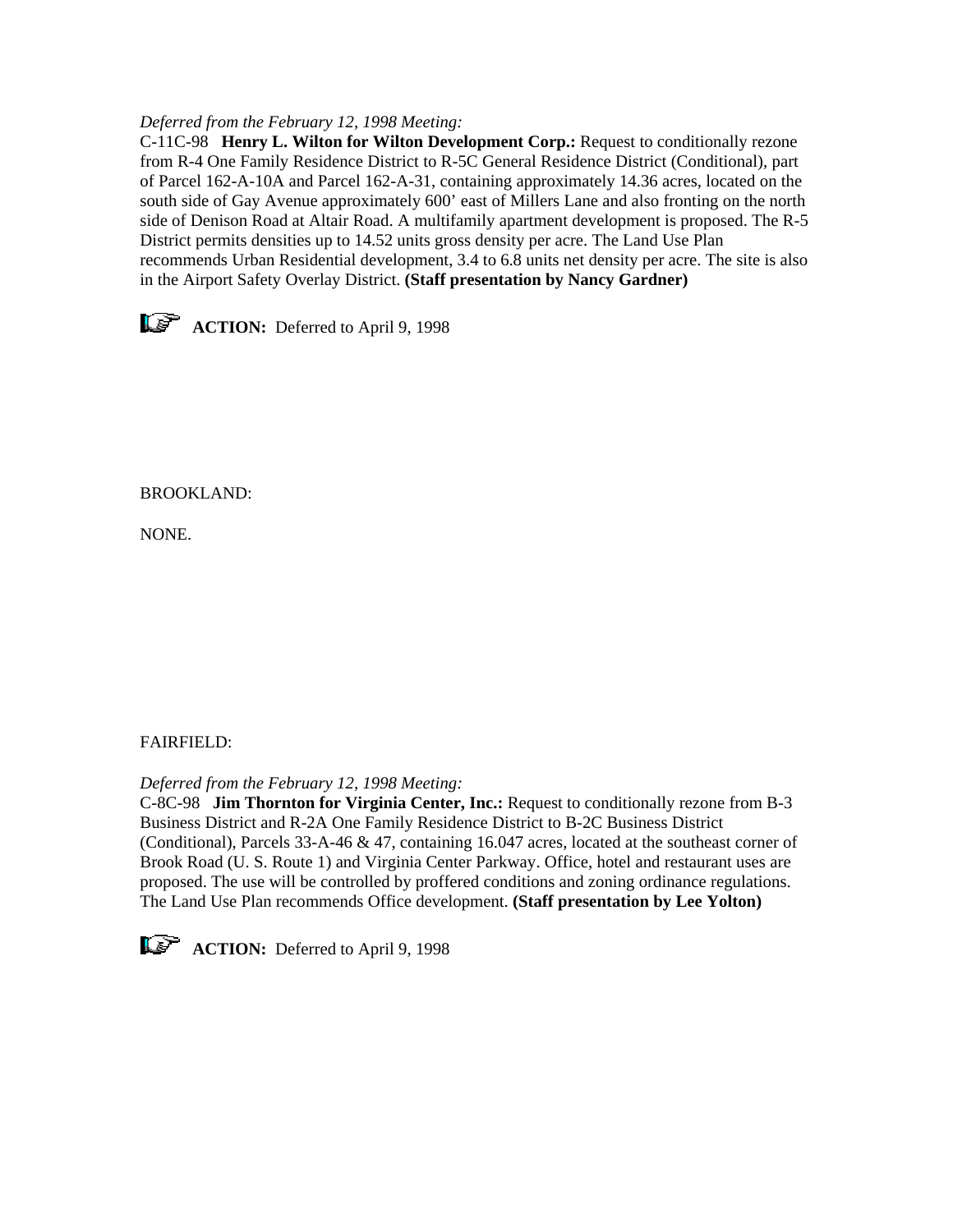P-9-98 **James W. Theobald and Charles H. Rothenberg for Sprint PCS:** Request for approval of a provisional use permit in accordance with Sections 24-95(a) and 24-122.1 of Chapter 24 of the County Code in order to construct and operate a communication tower up to 160' high and related equipment and improvements on part of Parcel 73-A-9 (1207 Hilliard Road) containing approximately 1,500 sq. ft. located on the south line of Hilliard Road approximately 250' west of its intersection with Brook Road (U.S. Route 1). The site is zoned B-3 Business District. **(Staff presentation by Mark Bittner)**



**ACTION:** Recommended for approval

P-10-98 **James W. Theobald and Charles H. Rothenberg for Sprint PCS:** Request for approval of a provisional use permit in accordance with Sections 24-95(a) and 24-122.1 of Chapter 24 of the County Code in order to construct and operate a communication tower up to 199' high and related equipment and improvements on part of Parcel 106-A-42A (State Fairgrounds and Auto Race Track), containing approximately 2,500 sq. ft., located on the west side of Carolina Avenue approximately 0.4 mile north of Laburnum Avenue. The site is zoned M-2 General Industrial District. **(Staff presentation by Mark Bittner)**

**ACTION:** Recommended for approval

C-12C-98 **Charles H. Rothenberg for Sprint PCS:** Request to amend proffered conditions accepted with rezoning case C-82C-94 on Parcel 53-A-20A containing 3.05 acres, located on the east side of Mountain Road approximately 600' northwest of Yellow Tavern Park Road. The amendment would add a communication tower as a permitted use. The site is zoned M-2C General Industrial District (Conditional). The Land Use Plan recommends Commercial Concentration development. **(Staff presentation by Lee Yolton)**



**ACTION:** Recommended for approval

P-11-98 **Kevin C. Hardin, Sr.:** Request for approval of a provisional use permit in accordance with Sections 24-58.2(a) and 24-122.1 of Chapter 24 of the County Code to permit extended hours of operation to 2:00 a.m. for a restaurant (Lakeside Tavern) on part of Parcel 94-14-2-41 (Bryan Parkway Subdivision), containing 3,425 sq. ft,. located on the west line of Lakeside Avenue approximately 26' south of New Bern Road (5404 1/2-5406 Lakeside Avenue). The site is zoned B-2 Business District. **(Staff presentation by Mark Bittner)**



**ACTION:** Recommended for denial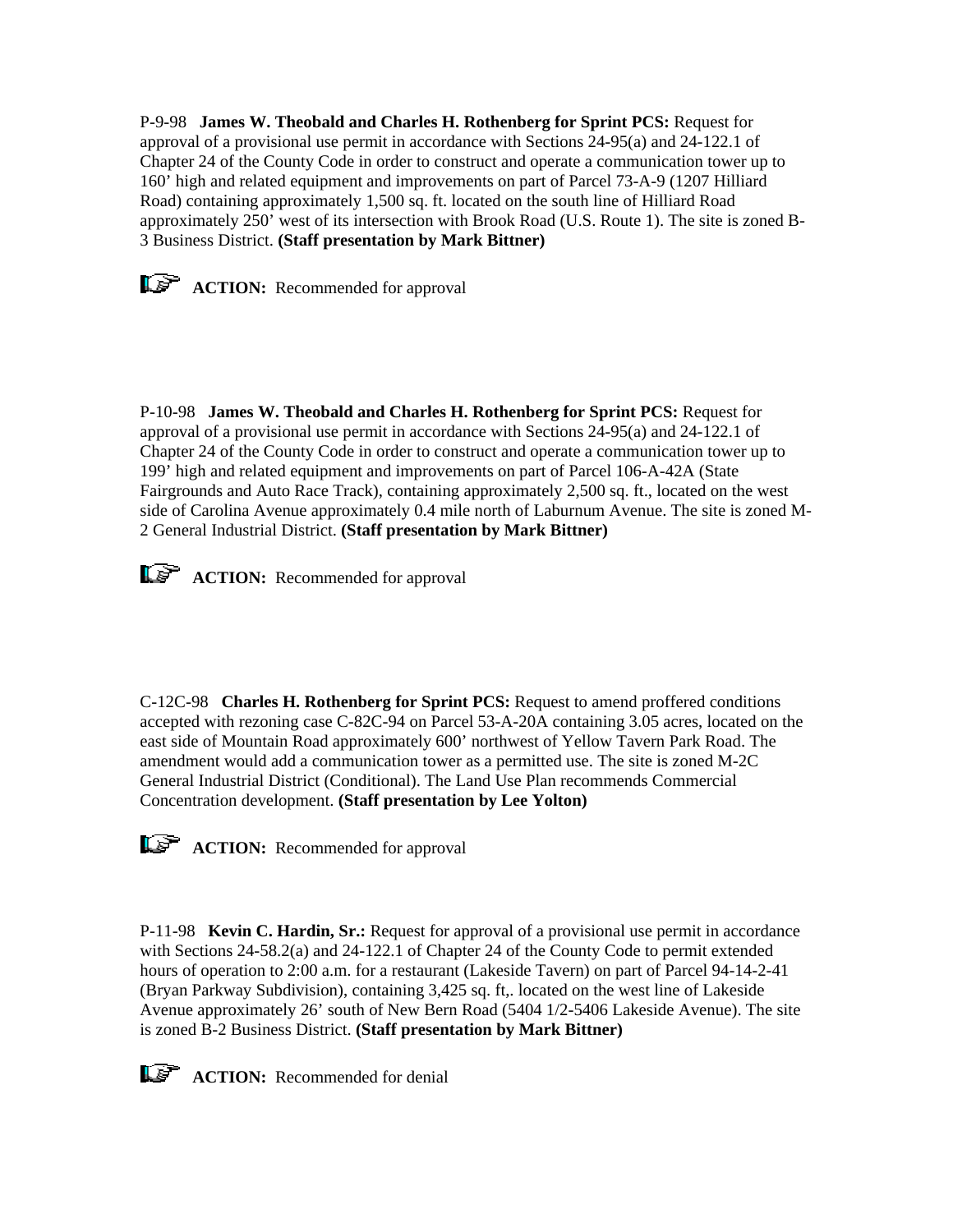C-13C-98 **Ralph L. Axselle and Andrew M. Condlin for Windsor Enterprises, LLC:** Request to conditionally rezone from A-1 Agricultural District and C-1 Conservation District to R-3C and R-3AC One Family Residence Districts (Conditional), Parcel 42-A-42 and part of Parcels 52-A-20 and 24B, containing 83.6 acres located on the north line of Hungary Road approximately 510' east of Lydell Drive. A single family residential planned community is proposed. The R-3 District permits densities up to 3.96 units gross density per acre, and the R-3A District permits densities up to 4.59 units gross density per acre. The Land Use Plan recommends Suburban Residential 1 development, 1.0 to 2.4 units net density per acre, Suburban Residential 2 development, 2.4 to 3.4 units net density per acre, and Environmental Protection Area. The applicant also intends to file an application to vacate the Old Hungary Road right of way which runs through the southern end of the site. **(Staff presentationby John Merrithew)**



**ACTION:** Deferred to April 9, 1998

## **BEGINNING AT 8:00 P.M.:**

C-14C-98 **James Thornton for Virginia Center, Inc.: Request to conditionally rezone from O-3C Office District (Conditional) to M-1C Light Industrial District (Conditional), part of Parcel 24-A-8D, containing approximately 61.74 acres, located on the east line of I-95 approximately 1,620' north of Virginia Center Parkway within the Virginia Center development. Light Industrial uses are proposed. The uses will be controlled by proffered conditions and zoning ordinance regulations. The Land Use Plan recommends Office development. (Staff presentation by John Merrithew)**



*ACTION: Deferred to May 14, 1998* 

**C-15C-98 Clement Tingley for Easy Living Corporation: Request to conditionally rezone from A-1 Agricultural District to R-4AC One Family Residence District Conditional, Parcels 85-A-2, 3 and 5, containing approximately 31.0 acres, located on the north line of North Road at its intersection with Edgefield Court and Edgefield Street. A single family residential subdivision is proposed. The R-4A District permits densities up to 5.62 units gross density per acre. The Land Use Plan recommends Urban Residential development, 3.4 to 6.8 units net density per acre. (Staff presentation by John Merrithew)**

*ACTION: Deferred to April 9, 1998*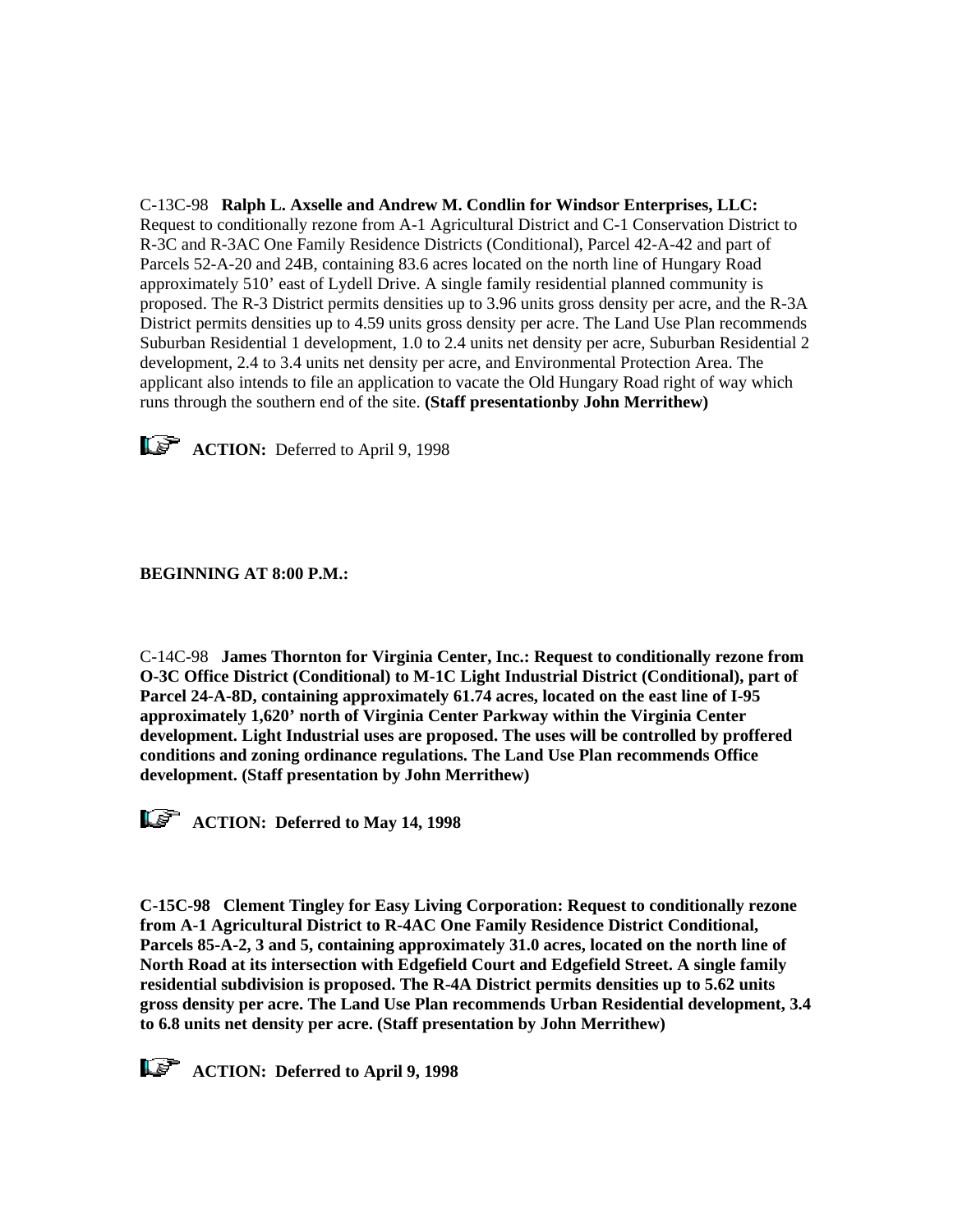#### **THREE CHOPT:**

#### *Deferred from the December 11, 1997 Meeting:*

**C-84C-97 Robert M. Atack for Atack Waterfront L.L.C.: (Request to conditionally rezone from A-1 Agricultural District to R-3AC One Family Residence District (Conditional), Parcel 18-A-17 containing 6.82 acres located on the east line of Shady Grove Road approximately 1,200' north of Hames Lane (5273 Shady Grove Road). A residential subdivision is proposed. The R-3A District permits densities up to 4.58 units gross density per acre. The Land Use Plan recommends Suburban Residential 2 development, 2.4 to 3.4 units net density per acre, and Environmental Protection Area. (Staff Presentation by Lee Yolton)** 



*ACTION:* Deferred to July 9, 1998

#### *Deferred from the February 12, 1998 Meeting:*

**C-83C-97 Glenn R. Moore for Costen Floors, Inc.: Request to conditionally rezone from O-2C Office District (Conditional) and A-1 Agricultural District to M-1C Light Industrial District (Conditional), Parcels 48-A-70B, 58-A-21C and 58-A-22 containing 8.6 acres located at the northeast corner of Mayland Drive and Stillman Parkway (also borders Pemberton Road). Office/distribution uses are proposed. The use will be controlled by proffered conditions and zoning ordinance regulations. The Land Use Plan recommends Office development. (Staff Presentation by Lee Yolton)**



*ACTION:* Recommended for denial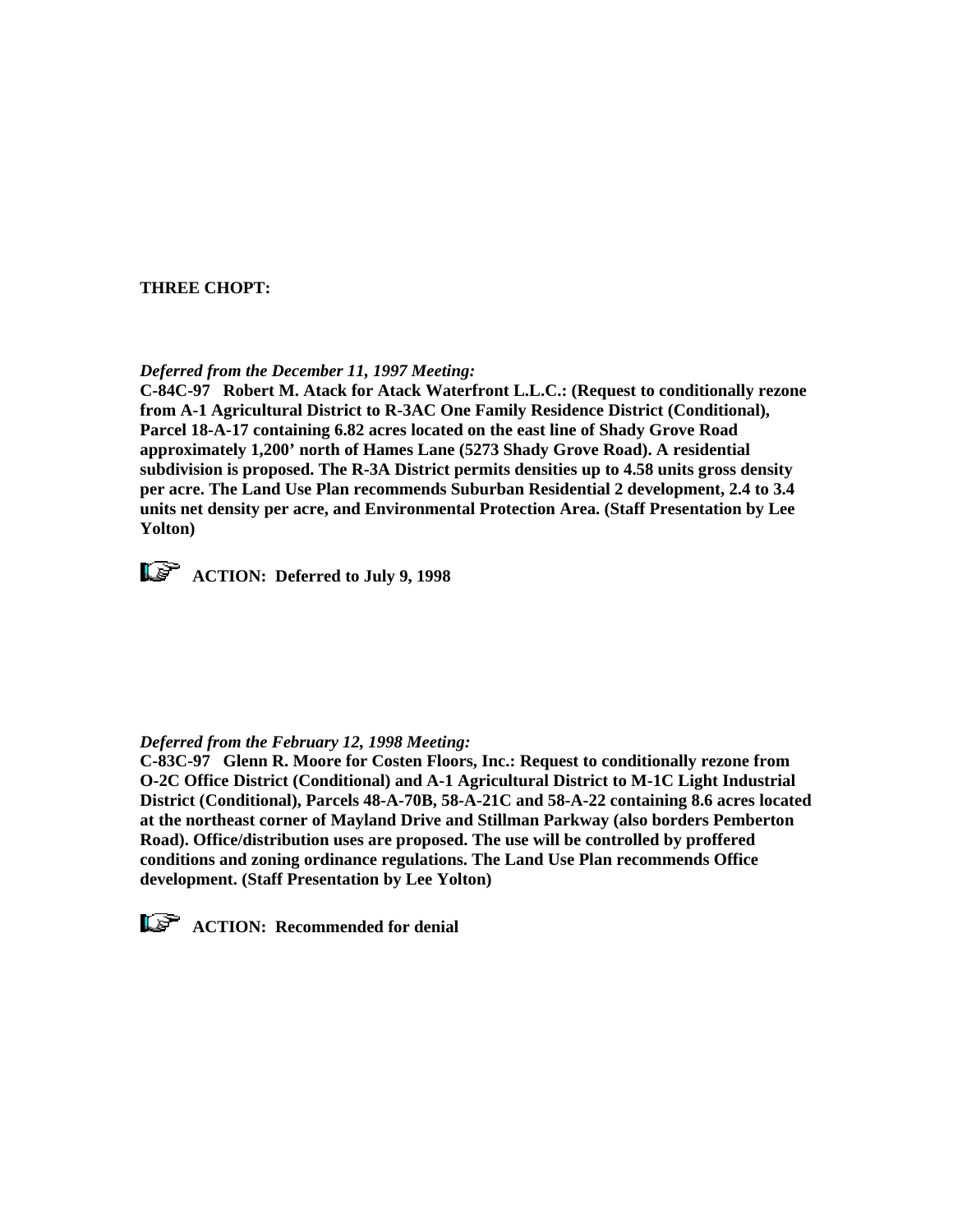**C-16C-98 Jay M. Weinberg for Short Pump Associates, LLC: Request to conditionally rezone from A-1 Agricultural District to M-1C Light Industrial District (Conditional), Parcel 36-A-14, containing 0.71 acre, located at the southwest corner of Interstate 64 and Pouncey Tract Road. A mini-warehouse is proposed. The use will be controlled by proffered conditions and zoning ordinance regulations. The Land Use Plan recommends Mixed Use development. The site is also in the West Broad Street Overlay District. (Staff presentation by Lee Yolton)**

*ACTION:* Recommended for approval

**C-17C-98 Bryan E. Kornblau: Request to conditionally rezone from R-2AC One Family Residence District (Conditional) to R-3AC One Family Residence District (Conditional), Parcels 10-4-A-1 and 2; 10-4-B-14,16-18, 22, 24, 26-28, 30-52; and 10-4-C-1, 2, 4, 6, 8-15 (lots within Dominion Hills Subdivision), containing approximately 15.8 acres, located on the north line of Nuckols Road approximately 0.5 mile west of its intersection with Shady Grove Road. A single family residential subdivision is proposed. The R-3A District permits densities up to 4.59 units gross density per acre. The Land Use Plan recommends Suburban Residential 1 development, 1.0 to 2.4 units net density per acre, Office, and Environmental Protection Area. (Staff presentation by Lee Yolton)** 

*ACTION:* Case withdrawn by applicant

## **TUCKAHOE:**

**C-18C-98 Balzer & Associates for Jim Lowe: Request to amend proffered conditions accepted with rezoning case C-49C-94, Parcel 66-24-B-21, containing 0.357 acre, located on the east line of John Rolfe Parkway off the Hillgate Court cul-de-sac in the Sutton Subdivision (2624 Hillgate Court). A reduction in setbacks is proposed. The site is zoned R-4C One Family Residence District (Conditional). The R-4 District permits densities up to 5.45 units gross density per acre. The Land Use Plan recommends Suburban Residential 2 development, 2.4 to 3.4 units net density per acre. (Staff presentation by Nancy Gardner)**

*ACTION:* Recommended for approval